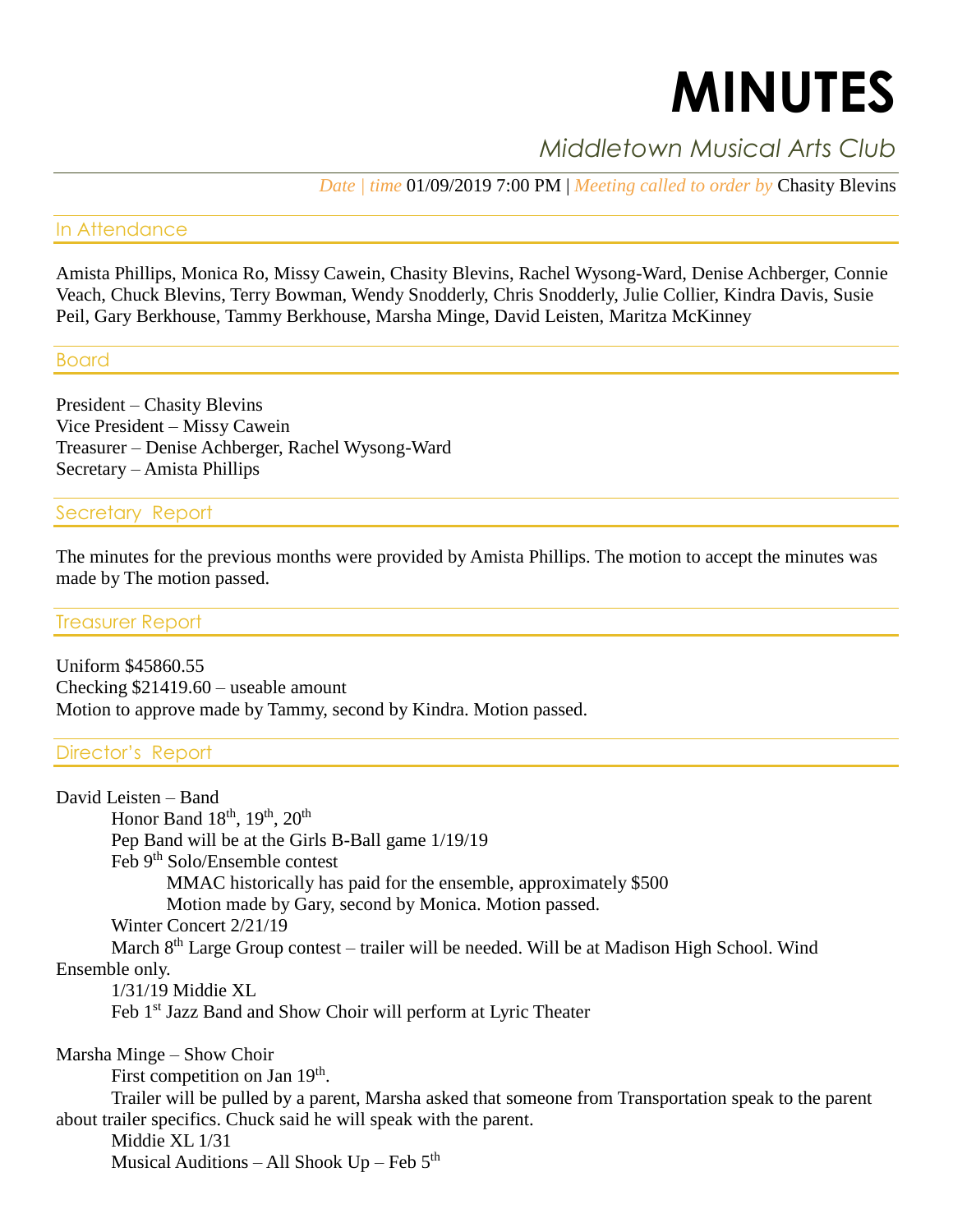Musical Perfomance March 29<sup>th</sup> and 30<sup>th</sup> \$354 Show Choir backdrops Motion to approve made by Kindra, second by Julie. Motion passed.

Corey Hall – Orchestra No report

Stephanie Miller – Guard No report

#### Committee Reports

| Committee reports                                                                                                                           |
|---------------------------------------------------------------------------------------------------------------------------------------------|
| Maintenance & Transportation – Chuck Blevins & Gary Berkhouse<br>A new prop trailer is needed, the door can no longer be replaced/repaired. |
|                                                                                                                                             |
| Uniforms $& Costumes - Julie Collider$                                                                                                      |
| Uniforms need to be washed. A time will be set. Waiting on Kohls volunteers.                                                                |
| Z racks are being researched by Tammy.                                                                                                      |
| Hospitality & Celebrations – Tammy Berkhouse                                                                                                |
| No report                                                                                                                                   |
| Concessions – Chasity Blevins & Michelle Stephens                                                                                           |
| Concessions are being stored in the high school, middle school, and trailers.                                                               |
| Cooler was purchased for \$75, it is really awesome.                                                                                        |
| Concessions are being done in the Community Room.                                                                                           |
| Athletics asked us if we wanted to work the Jan 19 <sup>th</sup> or Jan 20 <sup>th</sup> concession, and we said yes to                     |
| the 20 <sup>th</sup> . Denise will try and get Kohls volunteers.                                                                            |
| Website & Publicity – Kindra Davis                                                                                                          |
| Website is still there.                                                                                                                     |

Kindra will continue to update the calendar.

Ways & Means – Missy Cawein Check received from Miriam C. Knoll Charitable Foundation for \$10000. Check from Middie alumni received in the amount of \$100.

Policy & Regulations – No update

Old Business

No old business at his time.

New Business

Light Up Middletown sent a donation check for \$1450. Check was provided to the Treasurer.